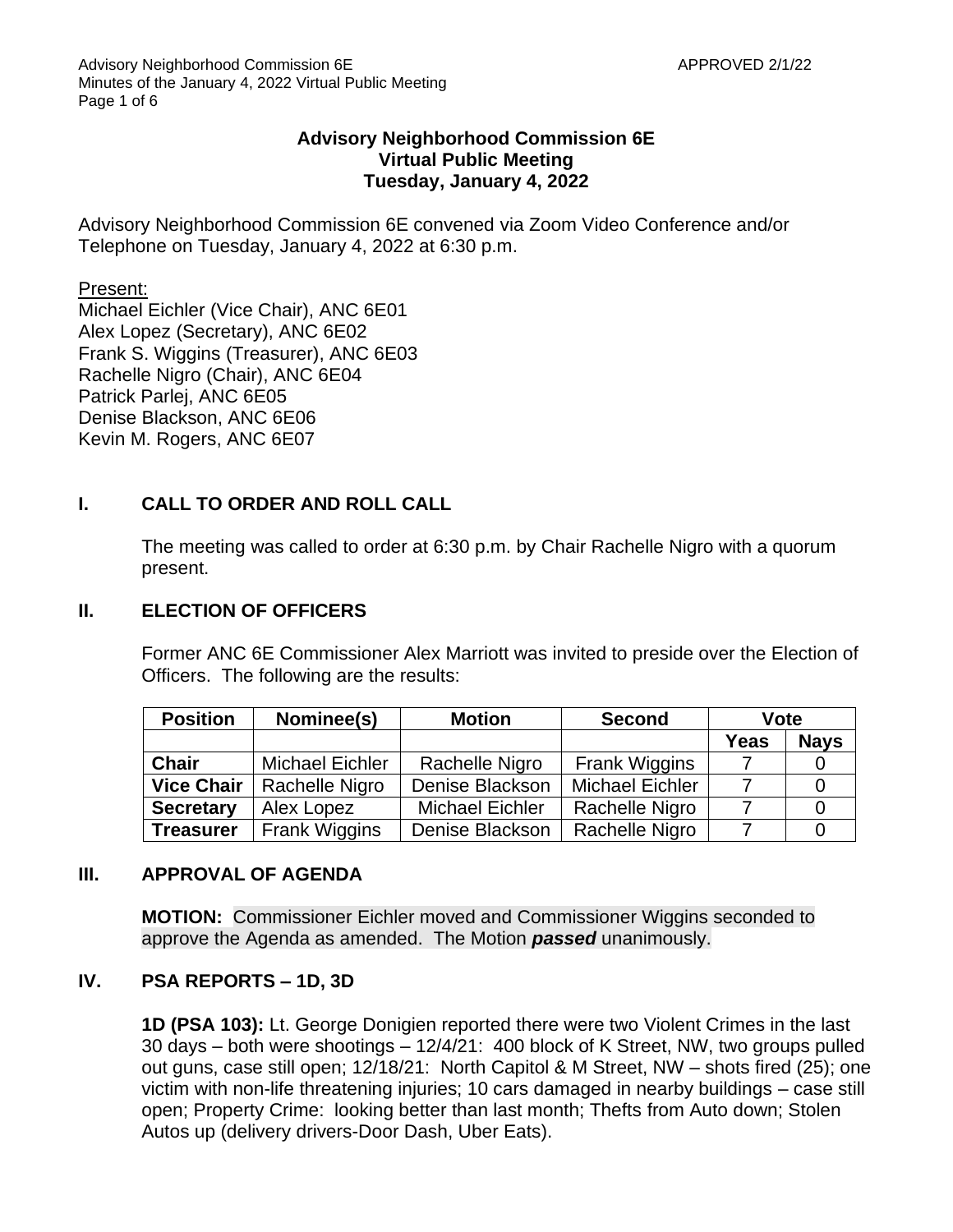A question and answer period followed.

Commissioner Wiggins asked can't the businesses who use these delivery drivers educate them?

A resident raised issues of loitering and asked if the shooting in November on L Street had any connection to Plaza West. He stated Plaza West has private security, but he does not see them. Response: There is no law prohibiting loitering; Security is restricted to the private property they patrol.

**3D (PSA 308):** Lt. Daee stated there was a robbery on12/28/21 in the 1000 block of 4<sup>th</sup> Street; on 12/18/21, there was a robbery in the 100 block of Q Street – construction workers were targeted. There has been a reduction in Thefts from Auto in 6E.

A question and answer period followed.

Commissioner Nigro stated there are concerns from the apartments on  $7<sup>th</sup>$  and L Street, NW about cars being broken into in their lot and there was an apparent issue that MPD could not find the apartment complex.

Commissioner Eichler asked – **(1)** is there was any information about the gunfire at 12:00 am on January  $1^{st}$  at  $8^{th}$  & O Street, NW. Response: Lt. Daee responded there was property damage, i.e., broken glass windows, but no injuries; **(2)** what is the status of the Community Focused Patrol Unit being added to Shaw?

Response: Capt. Ryan Small responded that the Chief of Police decides on where the patrol units will be located based on recent crime data.

Commissioner Wiggins asked what MPD's proper response should have been regarding the gunshots at midnight on January 1<sup>st</sup>.

Commissioner Lopez stated he is excited about the Mayor's efforts to expand violence prevention and intervention efforts, including expanding the work of the Office of Neighborhood Safety and Engagement (ONES).

Commissioner Nigro stated more police presence is needed at Morgan and Kirby Streets.

### **V. REPORT FROM COUNCILMEMBER CHARLES ALLEN ON REDISTRICTING**

Ward 6 had to lose about 20,000 residents. The area south of New York Avenue will be in Ward 6; the area north of New York Avenue will be in Ward 2, and some will be in Ward 5. He appreciates the work that we have done together. He has spoken to Councilmember Pinto and anticipates a smooth transition.

The next part is Ward ANC realignment – have 6E split in half. New ANCs take effect in 2023. During the months of January, February, and March 2022, a task force will redraw these boundaries. He would welcome 6E recommendations. He noted that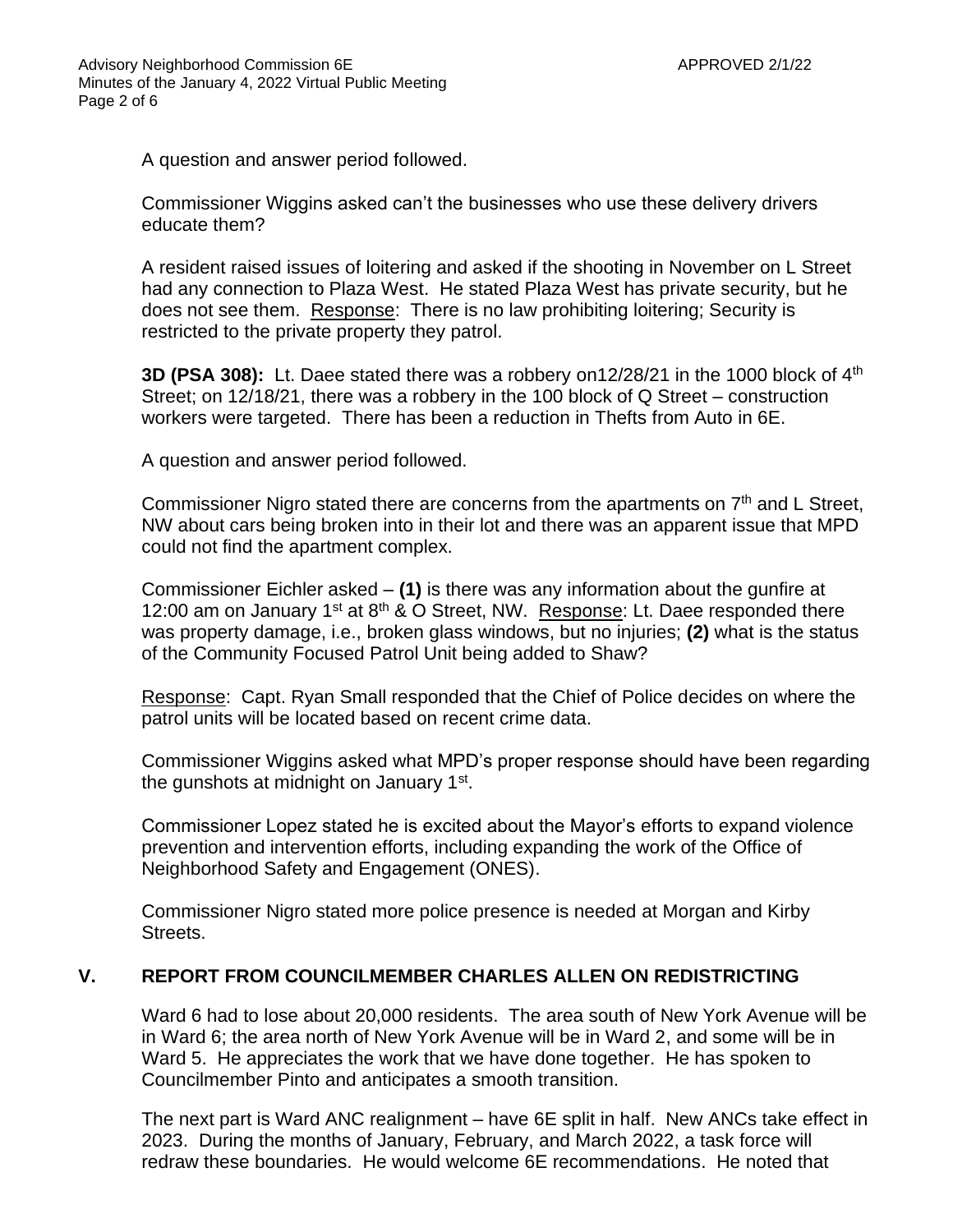anyone who serves on a Task Force cannot serve on an ANC. ANCs do not have to strictly follow Ward boundaries – he welcomes ANC 6E feedback.

A question and answer period followed.

Commissioner Lopez asked how many SMDs would this area need to create? Response: SMDs represent roughly 2,000 residents; Parking: shifting parking passes? You want to address this through legislation for RPP.

Commissioner Wiggins requested Councilmember Allen to copy the Commissioners when responding to Commissioner Lopez about the SMDs.

Commissioner Parlej highlighted two areas as most pressing for his constituents during 2021 and asked Councilmember Allen to comment on both: **(1)** traffic safety issues arising from implementation challenges for the new bike lane on K Street and **(2)** Public Safety.

Councilmember Allen Response: Issue taking place on K Street is emblematic of similar ones happening across the city. DDOT is notably not willing to re-engage once the infrastructure has been installed. Serious concerns with DPW leadership at the highest levels for failure to enforce. Public safety is a concern. Government is attempting to address through programs such as the ONES initiative. The DC Department of Forensic Sciences needs to be rebuilt – there are failures in leadership, training, and oversight.

Commissioner Eichler – **(1)** Public Safety: Residents want police on the sidewalks – police say talk to the lawmakers; increase funding for police and staffing for community policing efforts; Response: CM Allen stated that the mayor and police chief had reduced the budget by \$120M, that attrition hasn't increased over the past few years, attrition metrics are the same year over year, (**2)** create an office of performance for the DC Government, i.e., a performance and accountability office. Response: Performance hearings will start in a week and a half.

Commissioner Lopez raised an issue wherein MPD tried to terminate at least 24 officers for criminal misconduct, but was blocked from doing so. Response: Legislation has since been enacted.

Commissioner Rogers raised an issue with the Bike Lanes wherein DDOT promised 25 parking spaces for 43 K Street, but have not followed through on their promise.

Commissioner Blackson raised resident concerns with gun violence and asked what say do Commissioners have with regard to the Violence Interrupters.

Commissioner Wiggins asked if there has been any update on the vacancy at the Office of Neighborhood Advisory Commissions.

### **VI. REPORT FROM COUNCILMEMBER ALLEN'S OFFICE**

No report – update was covered by Councilmember Allen.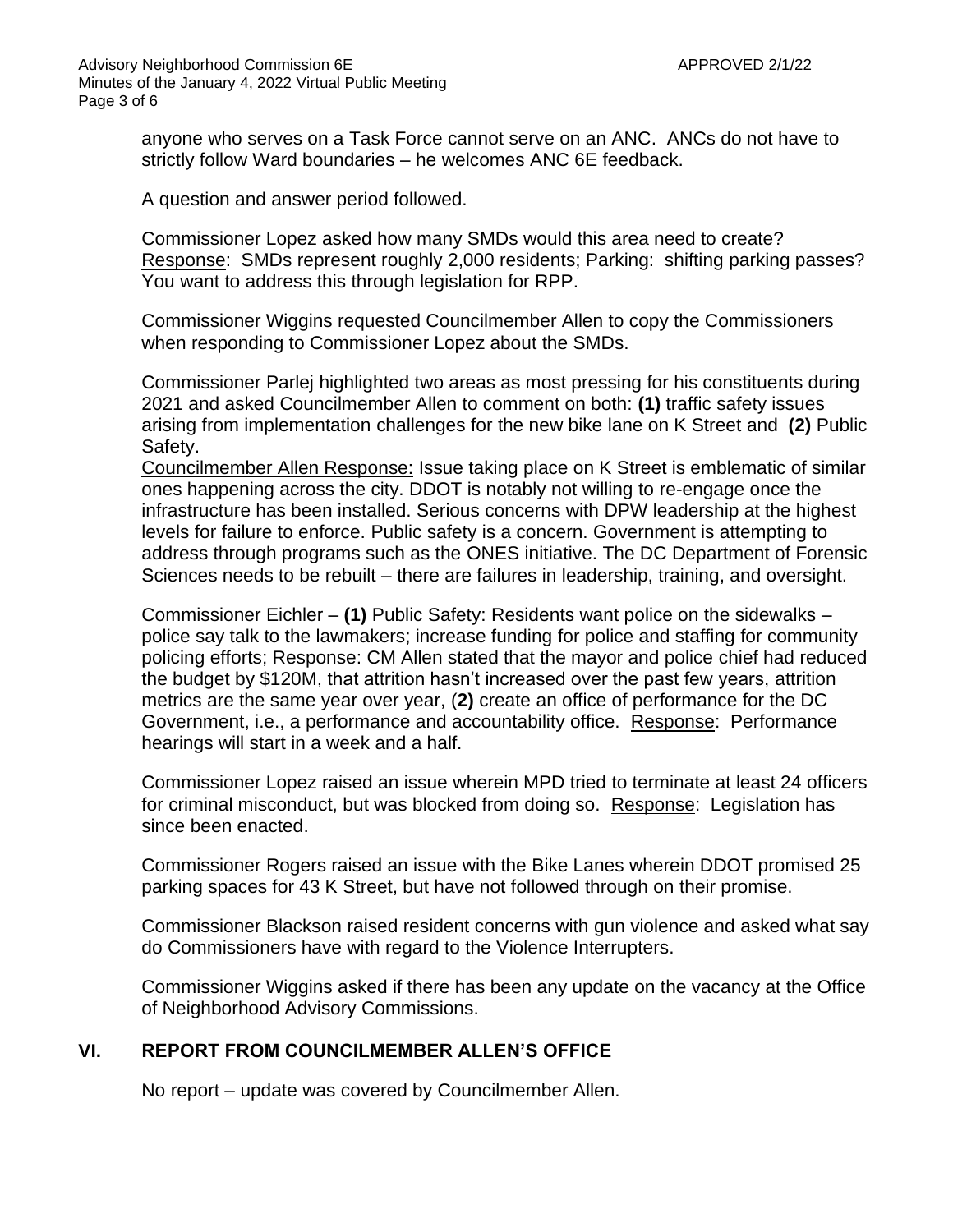### **VII. REPORT FROM THE MAYOR'S OFFICE OF COMMUNITY RELATIONS AND SERVICES (MOCRS) WARD2/WARD 5, And Ward 2 Councilmember Constituent Services Representative**

Ward 2 – Joseph Florio

Ward 5 – Nokomis Hunter, [Nokomishunter@dpw.gov,](mailto:Nokomishunter@dpw.gov) 202-251-5049 Ward 6 – Kevin Pham

Ward 2 – Joseph Florio – **(1)** Vaccine Mandates: By 1/15/22, residents must have at least one dose and be fully vaccinated by 2/15/22; proof of vaccination will be required at restaurants, bars, nightclubs, indoor cultural and entertainment facilities, indoor exercise and recreational establishments, indoor event and meeting establishments; **(2)** Testing: ordered over 1 million rapid antigen test kits; available at libraries; proof of DC residency required; **(3)** indoor mask mandate reinstated until 1/31/22; **(4)** DPW:

Christmas tree pickups will be between January 3rd and February 8, 2022; leaf collection ongoing until 1/15/22; snow removal now; **(5)** Abandoned Vehicles: working with DPW on this.

Ward 5 – Nokomis Hunter – 12/9/21: The Mayor and Gun Violence Prevention Director Linda Harllee Harper, and the director of the Office of Neighborhood Safety and Engagement (ONSE) Del McFadden announced the Violence Intervention Program; \$1.1 million in grant money to communities to reduce gun violence – reach out to ONES.

Ward 2 – Brian Romanowski [\(bromanowski@dccouncil.us\)](mailto:bromanowski@dccouncil.us) – Constituent Services Director to Councilmember Brooke Pinto [\(brookepinto@dc.gov.](mailto:brookepinto@dc.gov)) Budget season is upon us. Thursday, January 13, 2021 at 6:30 p.m. for budget priorities.

### **VIII. 211 MORGAN STREET, NW: REQUEST FOR SUPPORT FOR A BZA APPLICATION TO CONSTRUCT A REAR, TWO-STORY ADDITION, A SPIRAL STAIRCASE, TO AN EXISTING, ATTACHED TWO-STORY WITH BASEMENT FLAT IN THE RF-1 ZONE [6E04]**

Representative Present: Kerry Burgott

Commissioner Nigro stated the Zoning Committee met and voted unanimously to support the application. She also confirmed that there is no internal staircase.

**MOTION:** Commissioner Nigro moved and Commissioner Eichler seconded that ANC 6E support the BZA application of 211 Morgan Street to construct a rear, two-story addition, a spiral staircase, to an existing attached two-story with basement flat in the RF-1 Zone and that said support be communicated in writing to the Board of Zoning Adjustment (BZA). The Motion *passed* unanimously.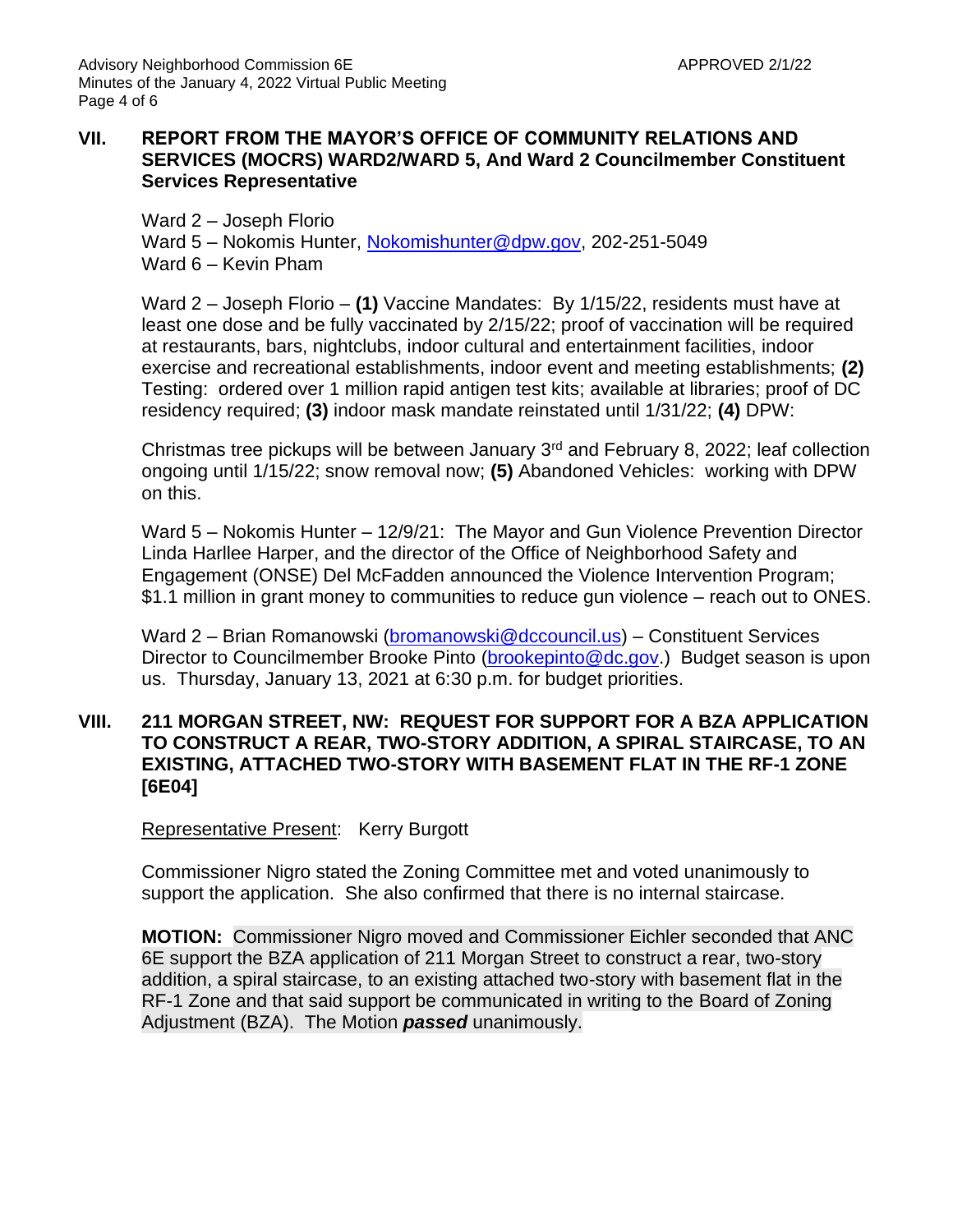# **IX. PRESENTATION ON PARCEL 42 DEVELOPMENT PROJECT BY DANTES PARTNERS [6E02]**

Representatives Present: Buwa Binitie, Dantes Partners Stephen Vassor, Dantes Partners Stacy Meyer, DMPED

Commissioner Lopez introduced the presenters and stated that Dantes is not seeking any type of variance – this is a by-right project.

Stacy Meyer stated that DMPED is pleased that Dantes Partners signed the disposition last year. They have been working with DMPED to come up with the right mix of design, funding, and density that will be successful.

Buwa Binitie narrated a slide presentation about the 110-unit development project at 1707 7<sup>th</sup> Street, NW. The project is estimated to take two years to complete. The presentation will be uploaded to the ANC 6E website.

A question and answer period followed.

# **X. APPROVAL OF MINUTES OF DECEMBER 7, 2021 PUBLIC MEETING**

**MOTION:** Commissioner Parlej moved and Commissioner Lopez seconded to approve the Minutes of the **December 7, 2021 ANC 6E Public Meeting** with any edits to be submitted to the Recording Secretary. The Motion *passed* unanimously.

# **XI. APPROVAL OF TREASURER'S REPORT**

**MOTION:** Commissioner Wiggins moved and Commissioner Eichler seconded to accept the Treasurer's Report reflecting a closing balance in the checking account as of December 31, 2021 of \$57,321.54. The Motion *passed* unanimously.

### **XII. APPROVAL OF EXPENSES**

- **1. MOTION:** Commissioner Wiggins moved and Commissioner Blackson seconded to approve for payment the invoice in the amount of \$250.00 submitted by Karen Jehle for Minutes of the 1/4/22 meeting and website maintenance. The Motion passed unanimously.
- **2. MOTION:** Commissioner Wiggins moved and Commissioner Blackson seconded to reimburse Commissioner Nigro for the Zoom invoice in the amount of \$164.29. The Motion passed unanimously.

### **ANC 6E Security Fund Participation**

**MOTION:** Commissioner Wiggins moved and Commissioner Eichler seconded to approve the payment of \$25.00 to the ANC 6E Security Fund. The Motion passed unanimously.